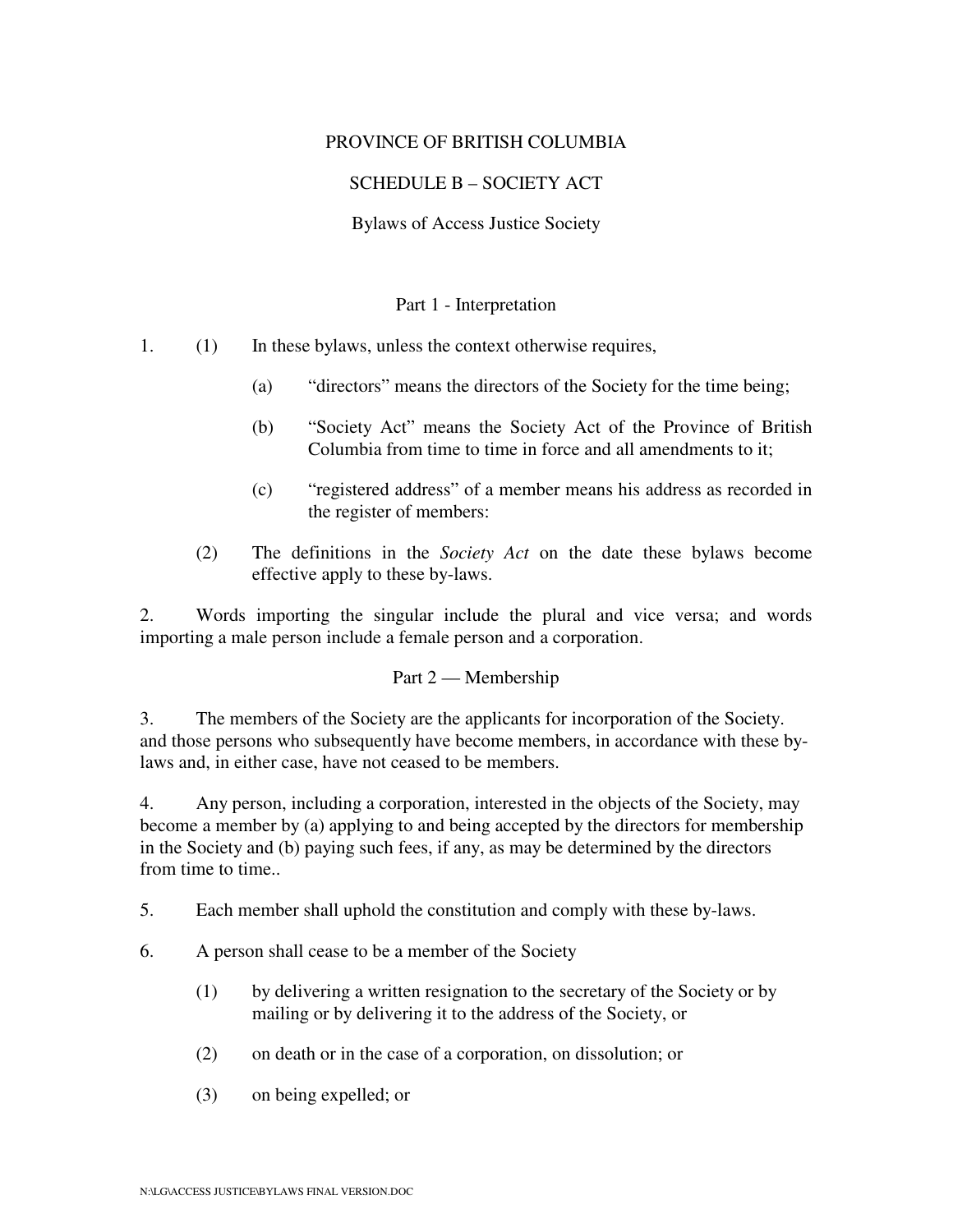(4) on having been a member not in good standing for 12 consecutive months.

7. A member who has failed to pay the current annual membership fee or any other subscription or debt due and owing by such member to the Society is not in good standing so long as the fee, subscription or debt remains unpaid.

Part 3 — Meetings of Members

8. General meetings of the Society shall be held at time and place, in accordance with the Society Act, as the directors decide.

9. Every general meeting, other than an annual general meeting, is an extraordinary general meeting.

10. The directors may, whenever they think fit, convene an extraordinary general meeting.

11. (1) Notice of a general meeting shall specify the place, the day and the hour of the meeting, and, in the case of special business, the general nature of that business.

(2) The accidental omission to give notice of a meeting to, or the non-receipt of a notice by, any of the members, entitled to receive notice does not invalidate proceedings at that meeting.

12, Not less than 14 days written notice of a general meeting shall be given to each member of the Society not in good standing.

13. An annual general meeting shall be held a least once in every calendar year and not more than 15 months after the holding of the last preceding annual general meeting.

Part 4. — Proceedings at General Meetings

14. Special business is

- (1) all business at an extraordinary general meeting except the adoption of rules of order, and
- (2) all business that is transacted at an annual general meeting, except.
	- (a) the adoption of rules of order,
	- (b) the consideration of the financial statements,
	- (c) the report of the directors,
	- (d) the report of the auditor, if any.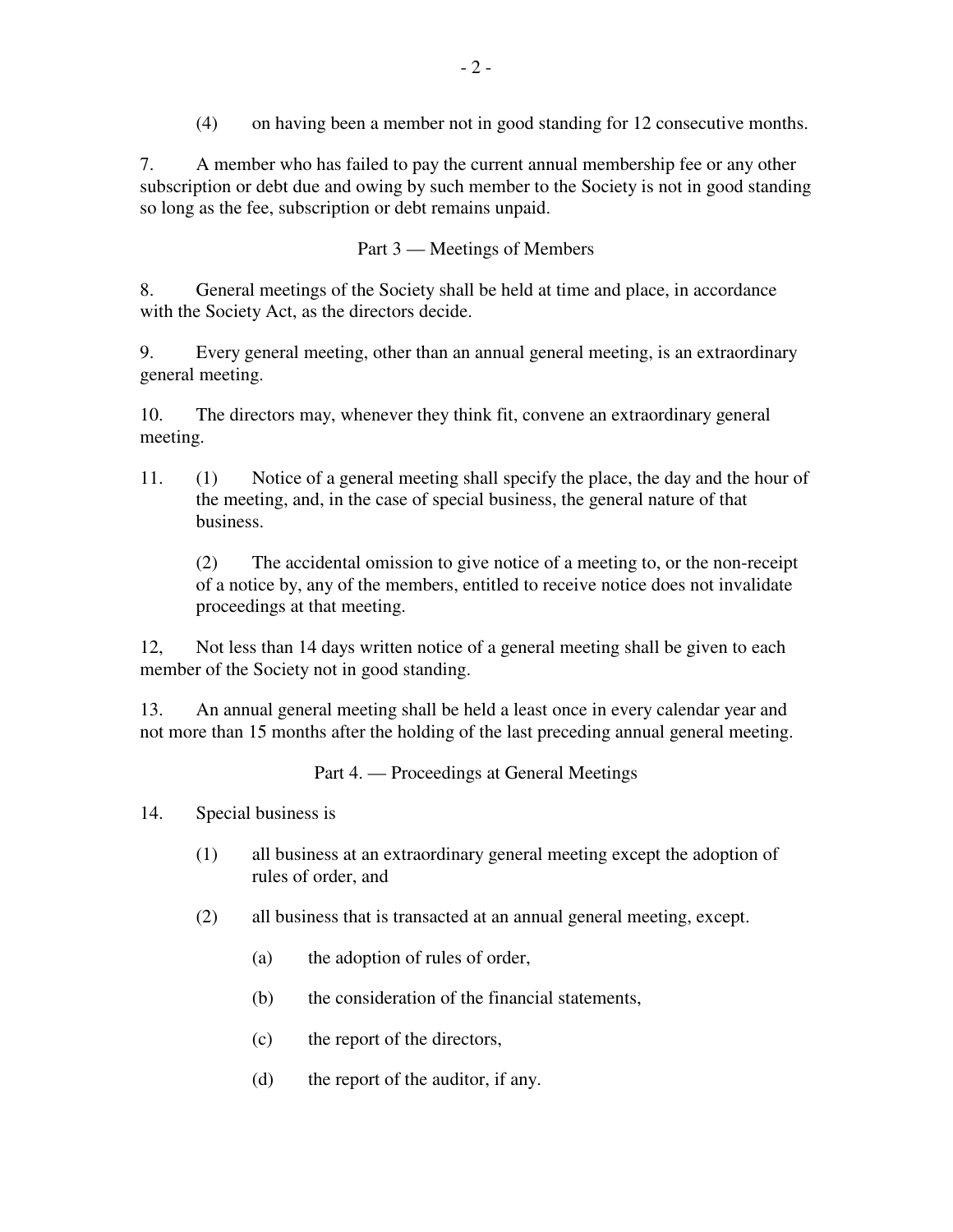- (e) the election of directors.
- (f) the appointment of the auditor, if required. and
- (g) such other business as, under the bylaws, ought to be transacted at an annual general meeting. or business which is brought under consideration by the report of the directors issued with the notice convening the meeting.
- 15. (1) No business shall be conducted at a general meeting at a time when a quorum is not present, other than the election of a chairperson and the adjournment or termination at the meeting.

(2) A quorum is 3 members present or such greater number as the members may determine at a general meeting.

16. If within 30 minutes from the time appointed for a general meeting a quorum is not present, the meeting, if convened on the requisition of members, shall be terminated; but in any other case, it shall stand adjourned to the same day in the next week, at the same time and place, and if. at the adjourned meeting, a quorum is not present within 30 minutes from the time appointed for the meeting, the members present constitute a quorum.

17. Subject to Bylaw 19, the president of the Society, or in the absence of the president, the vice-president, or in the absence of both, one of the other directors present shall preside at a general meeting.

18. lf at a general meeting

(1) neither the chairperson nor any other director is present within 15 minutes after the time appointed for holding the meeting, or

(2) neither the chairperson nor any director, although present, is willing to preside at the meeting

the members present shall choose one of their number to preside at the meeting.

19. (1) A general meeting may be adjourned from time to time and from place to place, but no business shall be transacted at an adjourned meeting other than the business left unfinished at the meeting from which the adjournment took place.

(2) Where a meeting is adjourned for 10 days or more notice of the adjourned meeting shall be given, as in the case of the original meeting.

(3) Except as provided in this by-law, it is not necessary to give notice of an adjournment or of the business to be transacted at an adjourned general meeting.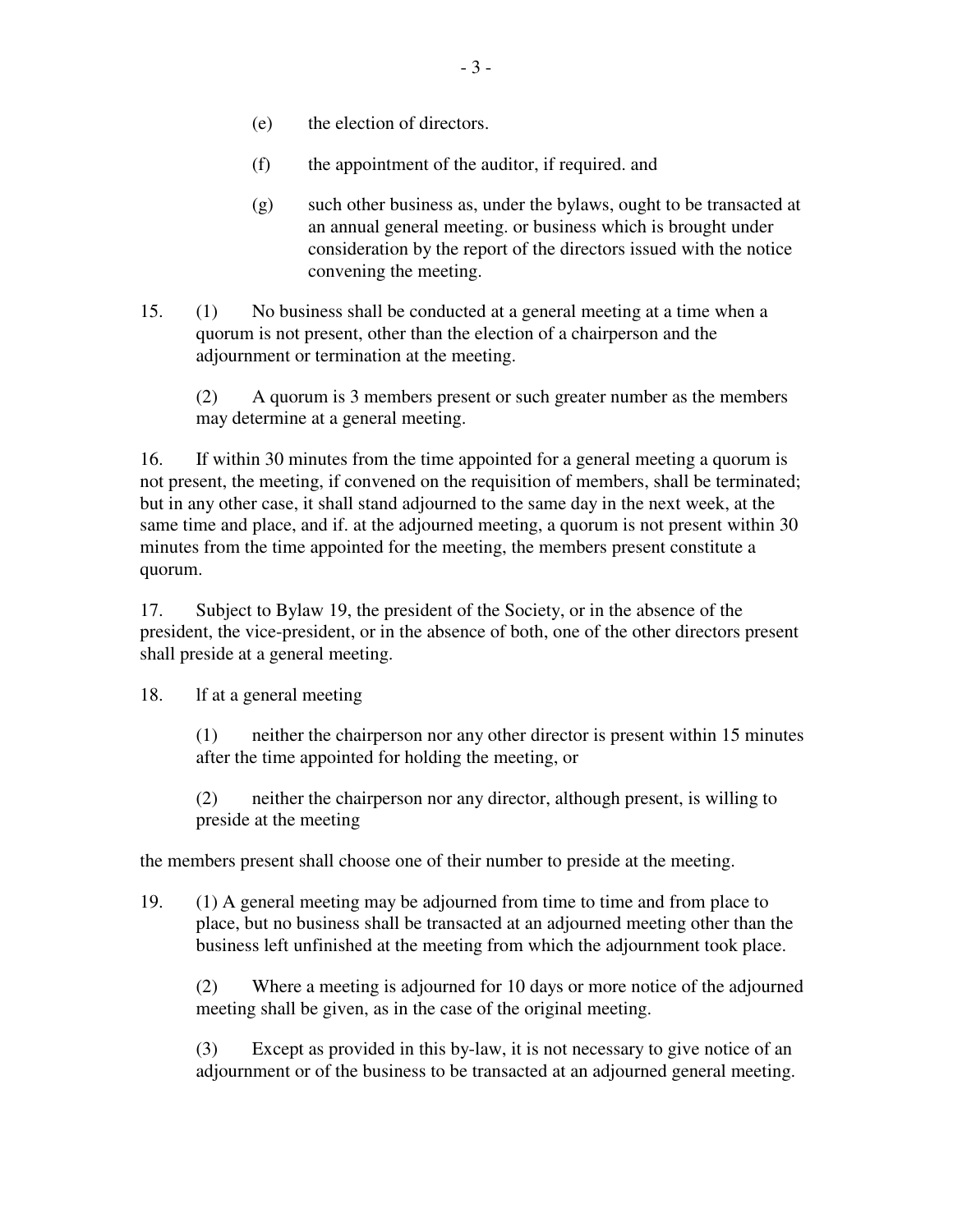20. (1) No resolution proposed at a meeting need be seconded and the person presiding at a meeting may move or propose a resolution

(2) In case of an equality of votes the person presiding at the meeting shall not have a casting or second vote in addition to the vote to which such person may be entitled as a member and the proposed resolution shall not pass.

- 21. (1) A member in good standing present at a meeting of members is entitled to one vote.
	- (2) Voting is by show of hands.
	- (3) Voting by proxy is not permitted.

22. The authorized representative of a corporate member shall be reckoned as a member for all purposes with respect to a meeting of the Society and is entitled to speak and vote, and in all other respects exercise the rights of a member

## Part 5 — Directors

23. (1) The Society must at all times have at least 3 directors.

(2) An employee of the Society is not eligible to be elected or appointed as a director.

(3) Subject to paragraph (1), the directors may from time to time increase or reduce the number of directors.

(4) The directors shall retire from office at each annual general meeting when their successors shall be elected.

24. (1) The directors may at any time and from time to time appoint a member as a director to fill a vacancy in the directors.

(2) A director so appointed holds office only until the conclusion of the next following annual general meeting of the Society, but is eligible for re-election at the meeting.

(3) No act or proceeding of the directors is invalid only because there is less than the prescribed number of directors in office.

25. The members may by special resolution remove a director before the expiration of the term of office of that director, and may a successor to complete the term of office.

26. Subject to the Society Act and the constitution and bylaws of the Society, the directors: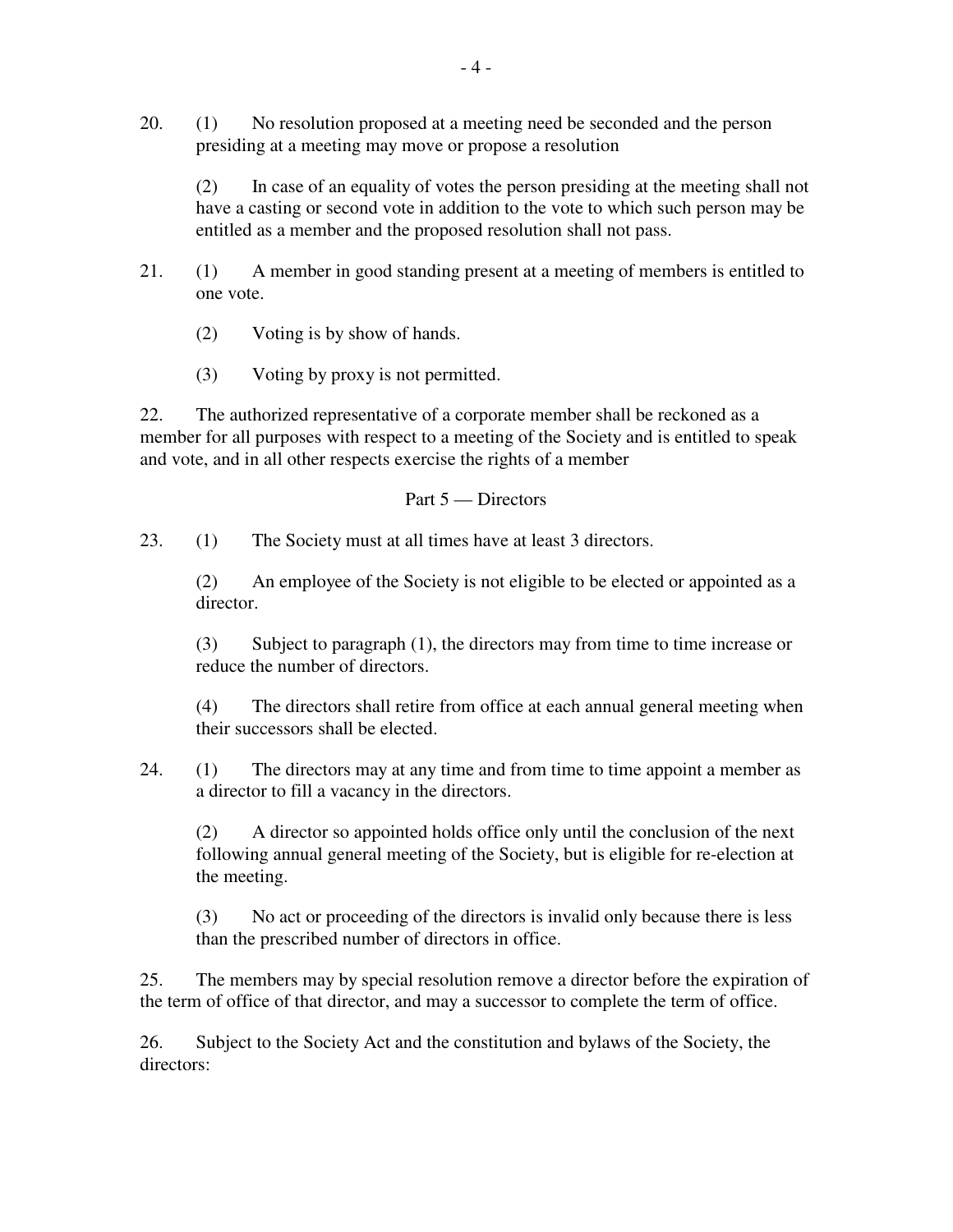(1) must manage, or supervise the management of, the affairs of the society, and

(2) may exercise all such powers and do all such acts and things as the Society may exercise and do, and which are not directed or required to be exercised or done by the Society in general meeting.

27. In exercising the powers and performing the functions of a director, a person must act honestly and in good faith and in the best interests of the Society and display the care, diligence and skill of a reasonably prudent person.

28. A director who is, directly or indirectly, interested in a proposed contract with or transaction of the Society must disclose fully and promptly to each of the other directors the nature and extent of such director's interest.

29. As provided in paragraph 3 of the Constitution, a director must not be remunerated for being or acting as a director but a director shall be reimbursed for all expenses necessarily and reasonably incurred by such director while engaged in the affairs of the Society.

Part 6 — Proceedings of Directors

30. (1) The directors may meet at such times and places as they think fit and they may adjourn and otherwise regulate their meetings and proceedings as they see fit.

(2) The directors may from time to time fix the quorum necessary for the transaction of business and unless so fixed the quorum shall be a majority of the directors then in office.

(3) The chairperson of the board shall preside at all meetings of the directors; but if at any meeting the chairperson is not present within 30 minutes after the time appointed for holding the meeting, the directors present may choose one of their number to preside at that meeting.

(4) A director may at any time, and the secretary, on the request of a director, shall, convene a meeting of the directors.

31. (1) The directors may appoint an executive committee to consist of such directors as they think fit and with such powers as may be vested in that committee by resolution of the directors and in the intervals between meetings of the directors the executive committee has and may exercise all the powers vested in it by the directors.

(2) The directors may from time appoint such other committees as they think fit and determine their composition, which may include persons who are not directors, and subject to Bylaw 31 (3), their powers.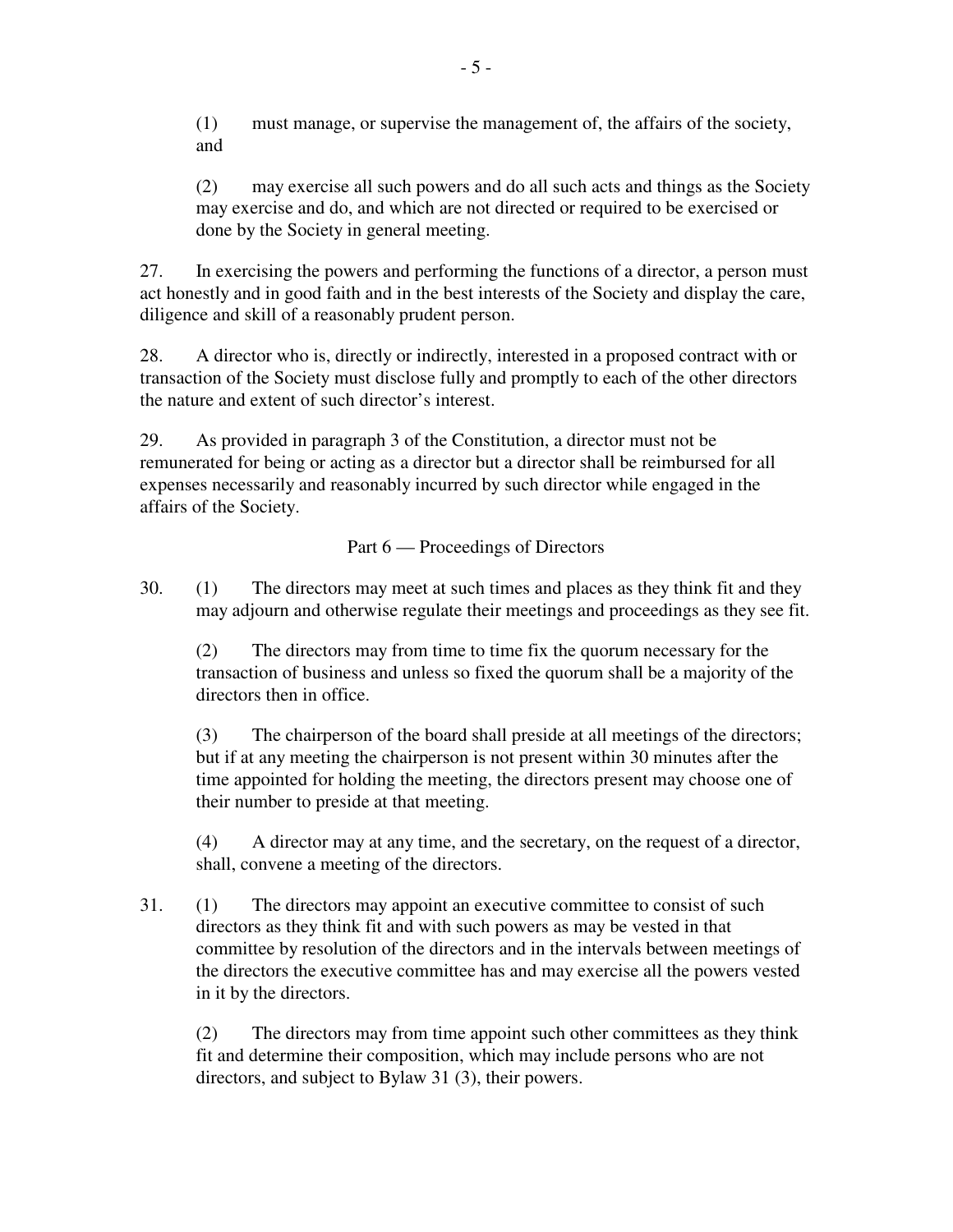(3) Any committee a majority of the members of which consists of persons who are not directors shall not have, and the directors may not delegate to it, any of their powers. The functions of any such committee shall be advisory only

(4) A committee shall conform to any rules that may from time to time be imposed on it by the directors, and shall make a report of every act or thing done in exercise of its powers to the meeting of the directors held next after it has been done.

(5) The provisions of Bylaw 30, 32 and 33 apply to the proceedings of a committee, to the extent applicable and with any necessary changes.

32. (1) Questions arising at any meeting of the directors and committee of directors shall be decided by a majority of votes.

(2) In case of an equality of votes, the person presiding does not have a second or casting vote.

33. A resolution in writing signed by the directors and placed with the minutes of the directors is as valid and effective as if regularly passed at a meeting of directors.

Part 7 - Officers

34. (1) The directors shall appoint one of their number to be the chairperson of the directors and the person so appointed shall, subject to these Bylaws, preside at all meetings of the Society and of the directors.

(2) The directors shall appoint one of their number to be the secretary of the Society.

- 35. The secretary shall
	- (1) issue notices of meetings of the Society and directors, or cause them to be issued,
	- (2) keep minutes of the meetings of the Society and directors or cause them to be kept;
	- (3) have custody of all records and documents of the Society:
	- (4) have custody of the common seal of the Society, if any; and
	- (5) maintain the register of members or cause it to be maintained..

36. In the absence of the secretary from a meeting the directors shall appoint another person to act as secretary at the meeting.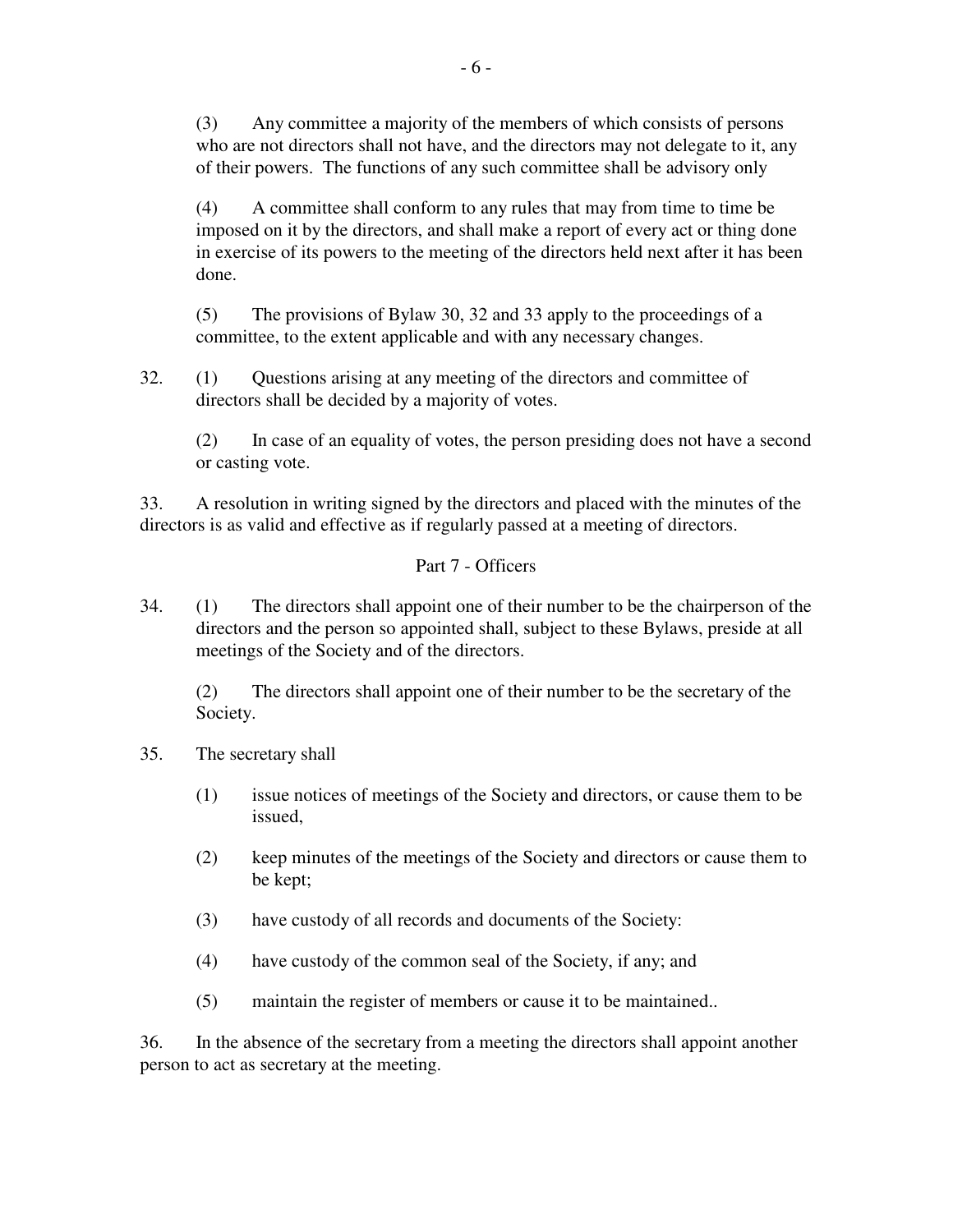37. The directors may from time to time appoint such other officers, who need not be directors, as they consider necessary or desirable, may determine their titles, duties and functions, their remuneration and other conditions of their appointment, and may at any time, terminate an appointment, and modify or revoke any of the conditions thereof, subject, however, to the provisions of any contract

Part 8 - Indemnification of Directors and Officers

38. (1) In this bylaw, "director" includes a former director and the heirs and personal representatives of such director or former directors; and "officer" includes an employee or agent, and the heirs and personal representatives of such officer.

(2) Subject to such court approval as may be required by the Society Act, the directors shall cause the Society to indemnify a director against all costs, charges and expenses actually and reasonably incurred by such director, including an amount paid to settle or satisfy a judgement in a civil, criminal or administrative action or proceeding to which the director is made a party by reason of being or having been a director of the Society. Each director of the Society on being elected or appointed shall be deemed to have contracted with the Society on the terms of the foregoing indemnity.

- 39. The directors may cause the Society to indemnify any officer of the Society against all costs, charges and expenses whatsoever incurred by him or them and resulting from acting as an officer and each officer shall on being appointed be deemed to have contracted with the Society on the terms of the foregoing indemnity.
- 40. The Directors may cause the Society to purchase and maintain insurance for the benefit of any person who is or was serving as a director or officer against any liability incurred as such.

Part 9 - Seal

41. The directors may provide a common seal for the Society and they shall have power from time to time to destroy it and substitute a new seal in place of the seal destroyed.

42. The common seal shall be affixed only when authorized by a resolution of the directors and then only in the presence of the persons prescribed in the resolution.

# Part 10. — Borrowing

43. In order to carry out the purposes of the Society the directors may, on behalf of and in the name or the Society. raise or secure the payment or repayment of money in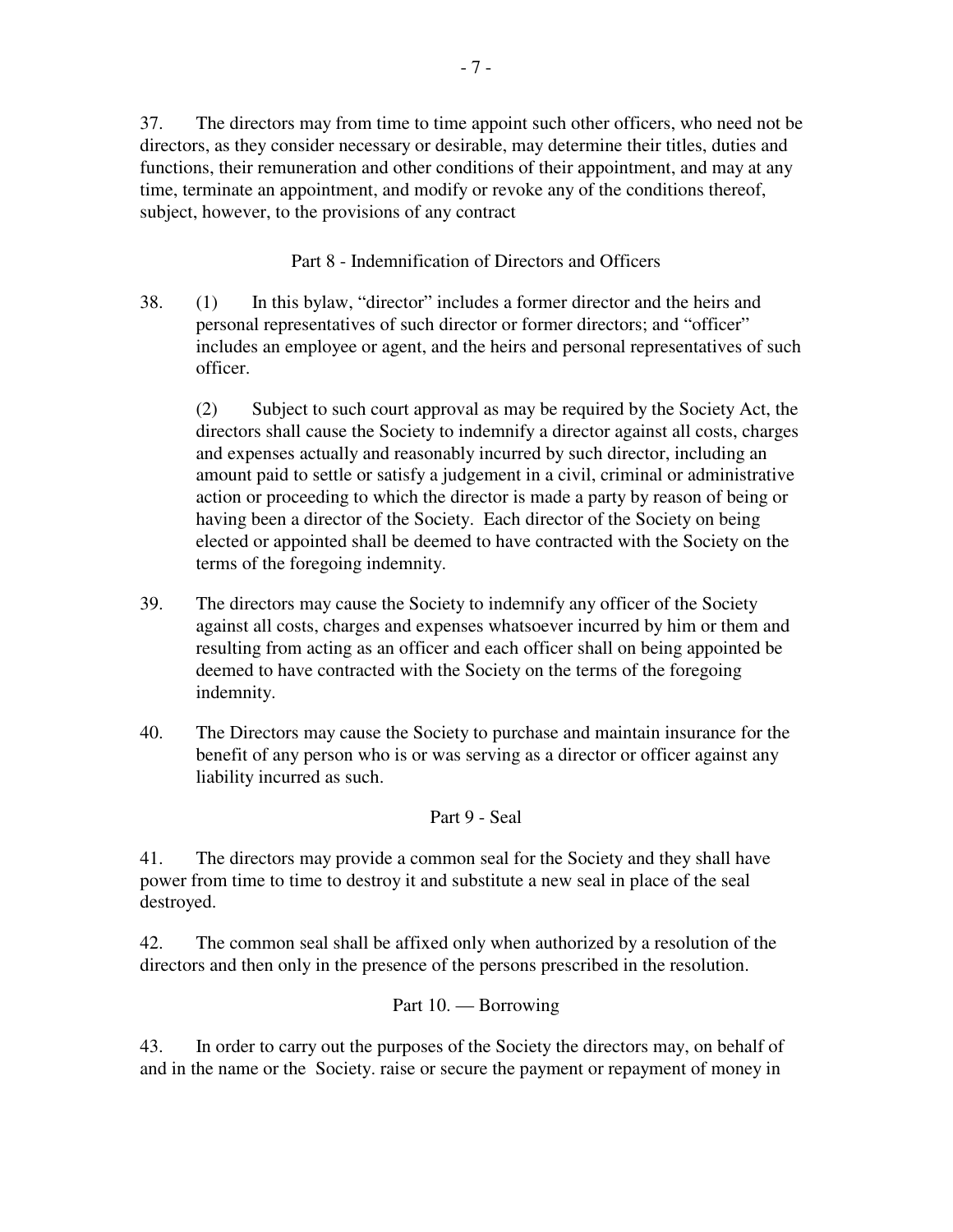such manner as they decide and in particular but without limiting the generality of the foregoing, by the issue of debentures.

44. No debenture shall be issued without the sanction of a special resolution.

45. The members may by special resolution restrict the borrowing powers of the directors but a restriction so imposed expires at the next annual general meeting.

Part 11. — Auditor

46. This Part applies only where the Society is required or has resolved to have an auditor.

47. The first auditor shall be appointed by the directors who shall also fill all vacancies occurring in the office of auditor.

48. At each annual general meeting the Society shall appoint an auditor to hold office until re-elected or a successor is elected at the next annual general meeting.

49. An auditor may be removed by ordinary resolution.

50. An auditor shall be informed forthwith in writing of appointment or removal.

51 No director and no employee of the Society shall be auditor.

52. The auditor may attend general meetings.

Part 12. — Notices to Members -

53. A notice may be given to a member:

(1) personally or

(2) by mail addressed to such member at the member's registered address, or

(3) if the member has designated an address for such purpose, by electronic mail.

54. A notice sent by mail shall be deemed to have been given on the second day following that on which the notice is posted, and in proving that notice has been given it is sufficient to prove that the notice was properly addressed and put in a Canadian post office receptacle.

55. (1) Notice of a general meeting shall be given to

- (a) every member shown on the register of members on the day notice is given and
- (b) the auditor, if Part 11 applies.